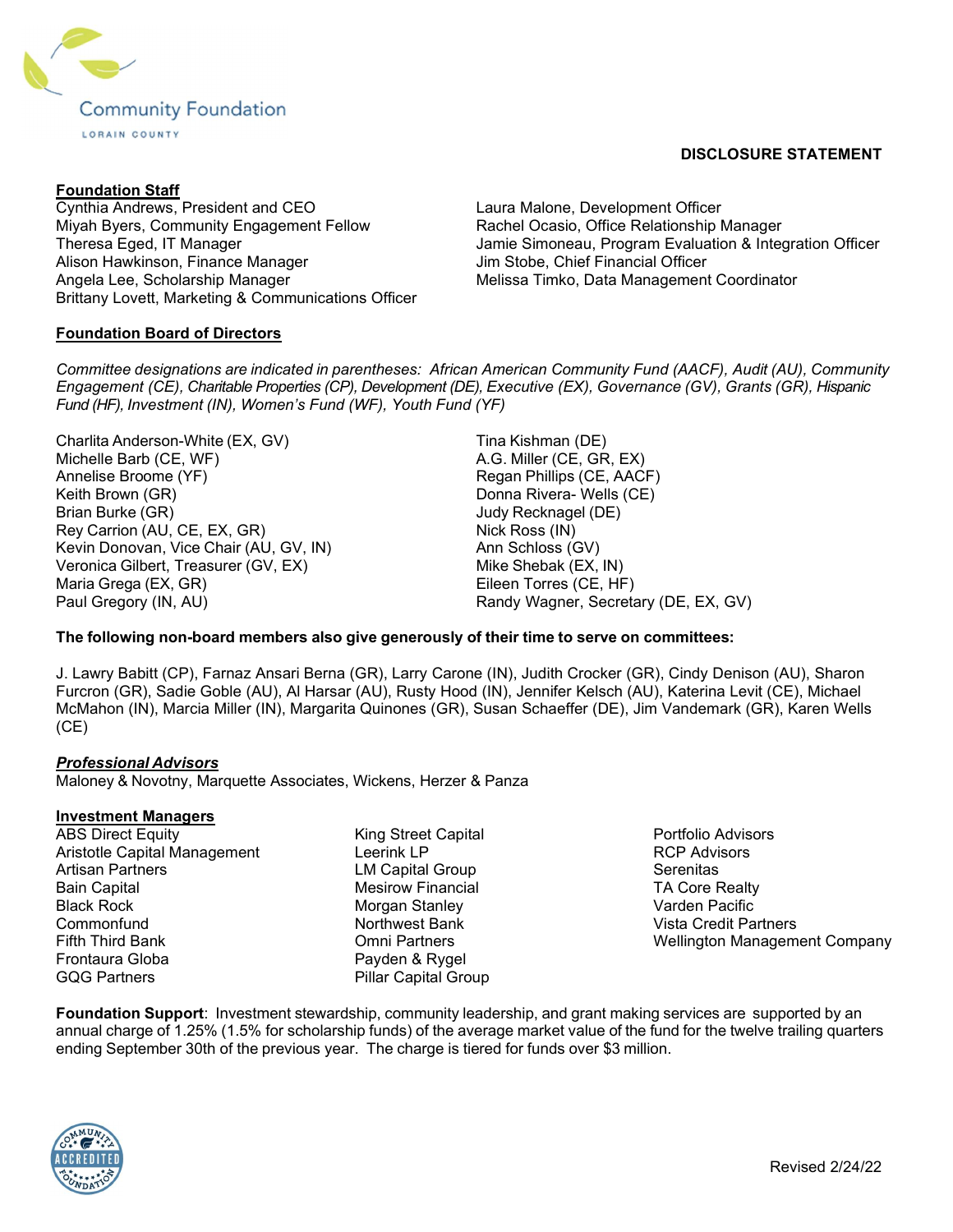

### DISCLOSURE STATEMENT

Investment Fees: The Funds of the Foundation share proportionately, based on market value, in investment fees. Fees charged by current Investment Managers range from 9 to 125 basis points. The Foundation always reports investment returns net of investment fees.

#### INVESTMENT POLICY SUMMARY

### **OBJECTIVES**

Preserve the portfolio's purchasing power through asset growth in excess of the spending policy plus the rate of inflation. Invest assets in order to maximize long-term growth of capital without undue exposure to risk.

### SPENDING POLICY

Determination of the annual Spending Policy will be based on a twelve trailing quarter average of the market value of the endowment ending September 30, with a minimum 3.5% and maximum 5.0% payout amount. This range takes into account preservation of principal as well as investment, custodial, and administrative fees. The Board will vote annually in the fall on the exact Spending Policy percentage for the upcoming year. Special payments in excess of the annual Spending Policy are allowable only with special approval of the Board of Directors. The current spending policy rate is 4.5%.

|  | <b>ASSET ALLOCATION:</b> The Foundation's current investment allocation is: |
|--|-----------------------------------------------------------------------------|
|--|-----------------------------------------------------------------------------|

| <b>ASSET CLASS</b>                | <b>TARGET</b> | <b>MINIMUM</b> | <b>MAXIMUM</b> |
|-----------------------------------|---------------|----------------|----------------|
| Cash                              | $1.0\%$       | 0.0%           | 10.0%          |
| Core                              | 10.0%         | 5.0%           | 15.0%          |
| <b>High Yield</b>                 | 2.5%          | 0.0%           | 5.0%           |
| <b>Bank Loans</b>                 | 2.5%          | 0.0%           | 5.0%           |
| <b>Emerging Markets</b>           | 2.5%          | 0.0%           | 5.0%           |
| <b>Total Fixed Income</b>         | 18.5%         | 5.0%           | 25.0%          |
|                                   |               |                |                |
| Large-Cap                         | 25.0%         | 20.0%          | 30.0%          |
| Small-Cap                         | 5.0%          | 0.0%           | 10.0%          |
| <b>Total U.S. Equity</b>          | 30.0%         | 25.0%          | 35.0%          |
| <b>Global Equity</b>              | 4.0%          | 0.0%           | 8.0%           |
| Large-Cap                         | 13.0%         | 8.0%           | 18.0%          |
| Small-Cap                         | 3.0%          | $0.0\%$        | 6.0%           |
| <b>Emerging Markets</b>           | 4.0%          | $0.0\%$        | 4.0%           |
| <b>Frontier Markets</b>           | 1.0%          | 0.0%           | 3.0%           |
| <b>Total Non-U.S. Equity</b>      | 21.0%         | 16.0%          | 26.0%          |
| <b>Alternative Investments</b>    | 6.0%          | 0.0%           | 10.0%          |
| <b>Core Real Estate</b>           | 4.5%          | 0.0%           | 9.0%           |
| Global Infrastructure             | 4.0%          | 0.0%           | 8.0%           |
| <b>Total Real Assets</b>          | 8.5%          | 0.0%           | 13.5%          |
| <b>Private Equity</b>             | 8.0%          | 0.0%           | 15.0%          |
| <b>Private Debt</b>               | 4.0%          | 0.0%           | 10.0%          |
|                                   |               |                |                |
| <b>Total Illiquid Investments</b> | 12.0%         | 0.0%           | 25.0%          |
| <b>TOTAL</b>                      | 100.0%        |                |                |